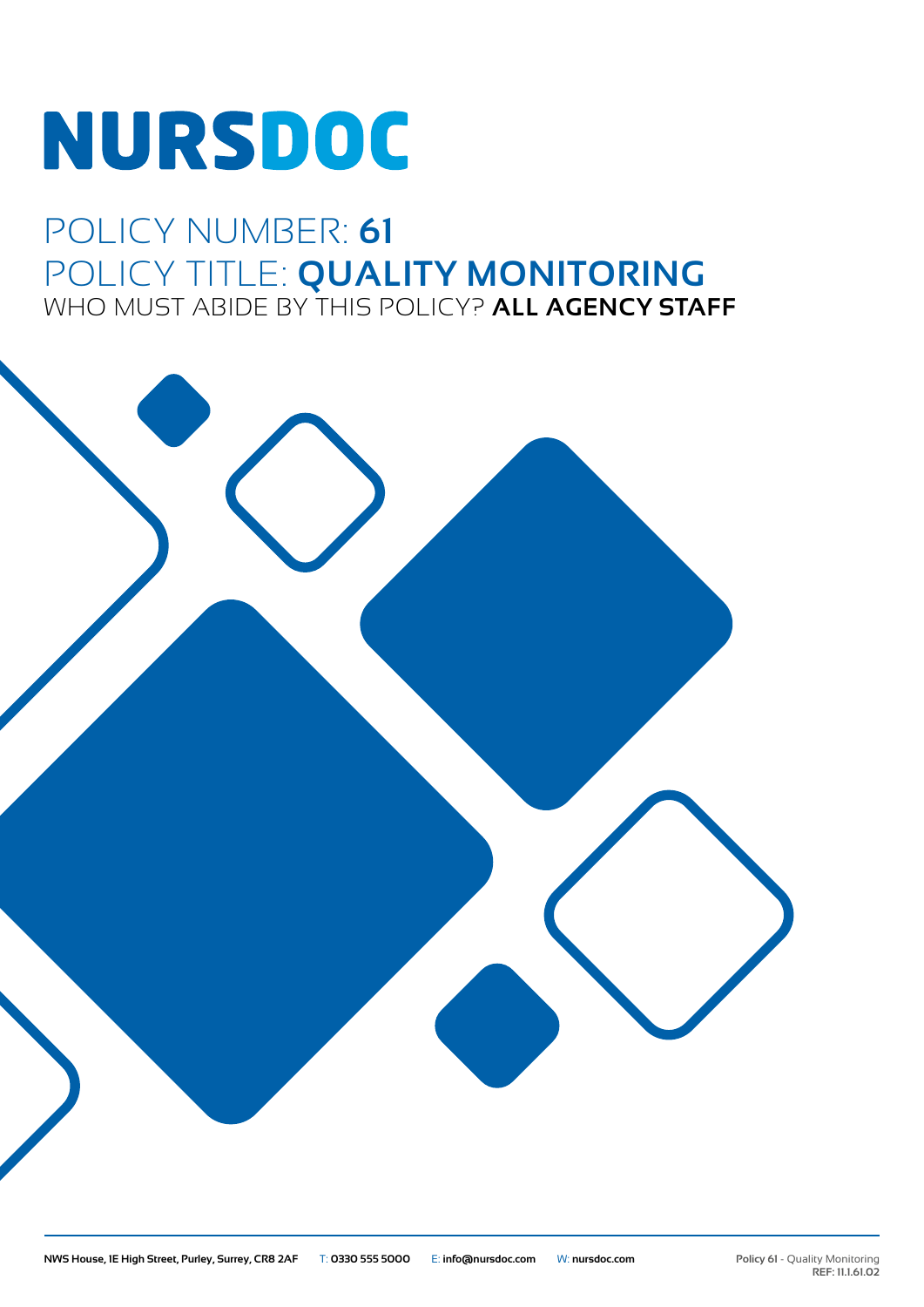### QUALITY MONITORING

#### **THE PURPOSE OF THIS POLICY**

To provide guidance to temporary workers in dealing with difficult behaviours.

#### **GUIDE FOR ALL PRIVATE NURSING AND HOMECARE STAFF**

#### **QUALITY MONITORING**

Nursdoc will use a number of different systems to demonstrate the performance of its agency workers.

- Ongoing customer surveys conducted at least annually and these results will be used to monitor the quality of service delivery, improve services when relevant and will be used as part of internal audit processes.
- Ensure customers of the service and all stakeholders to develop and ensure policy and procedures are the best possible in service delivery.
- Spot phone checks on service and calls on an ongoing basis to monitor service and staff performance
- Customer visits at least once a year to review care assessment plans
- All visits and monitoring will be recorded in line with Nursdoc audit and contractual requirements.
- Complaints and compliments procedure feedback and stats

The feedback we get from customers is a key element to measuring our service, improving it and ensuring we provide a service which promotes customers dignity and independence.

#### **CUSTOMER CARE PLANS**

This process is key to good service delivery at Nursdoc we will work closely with customers , their families, social services and any other multidisciplinary care teams or agencies involved in the delivery of care.

We will ensure all care plans:

- Promote clients diversity when working on designing a care plan in line with our Anti discriminatory Practice-equal opportunities policy.
- Promote the Dignity and Human rights of all parties involved in the care plan
- We will use specialist staff to complete the assessments, write and implement customer care plans and review them.
- Will use the quality monitoring systems to ensure effective monitoring, delivery and review of services.
- The care worker will be fully briefed at the commencement of care according to Nursdoc procedures.
- Annual care reviews will be held with all relevant parties attending or invited to attend and give input.
- Response time for changes to customer Care plan- All changes in service will be effective within 48 hours expect the change is of immediate effect .
- Major changes to customer care plan will be implemented as soon a practicable and agreed between customer, Nursdoc. If in the situation specialist skills are required that will need additional training we will endeavour to put that in place as soon as possible. The service will then respond to change when training has been completed.
- All changes made will be discussed fully with the customer or their next of kin and be fully recorded in the customer care plan and be communicated to all agency workers implementing the care plan in the customer's home.
- A daily record of task completed will be completed in the contact record. These records are legal documents and will be inspected on a regular basis and will be spot checked.
- Any nursing care will be assessed by a RGN and they will complete the assessment for care and produce the customer care plan.

#### **RISK ASSESSMENT**

- Full risk assessments will be made by competent and trained individual prior to service commencement, however in the event of emergency services being set up we will complete risk assessments with 48 hours.
- All risk assessments will be reviewed on a need basis but will be at least annually.
- Customers receiving care in their homes will have a risk assessment in their file alongside their care plan.
- The risk assessments will be recorded in line with the policy and guidance of team Health and Safety Policy

#### **ACCESSIBILITY OF INFORMATION**

- Nursdoc will ensure the customer or potential customers are fully informed about our services, how to use them, pricing and how to pay.
- We will supply information on how to access interpretation/ translation services.

#### **SECURITY**

- Care workers will need to be fully aware and be training in the need to respect the customer's home and the confidentiality of the client in line with company policy.
- All data relating to customers will be kept in locked fireproof cabinets and if on computers behind secure computer passwords.
- Agency workers will ensure that premises are secure and that the policy around keys and entry are adhered too.
- Agency workers are encouraged to report any concerns with reguard potential safety/security issues immediately to their consultants and a suitable member of staff will perform a risk assessment in the clients home to assess the level of risk or safety to both service users and staff.
- Nursdoc abides by the Calicott protocols and the Data protection Act.

#### **CONSISTENCY**

• Nursdoc will strive to provide the service in a consistent manner trying to supply the same person or team to the service user that they have approved.

#### **TRAINING**

- Nursdoc has good quality training in place provided on an ongoing basis for all staff. This training is arranged locally and managed by The Nursdoc team. We have a full induction in place and all staff will have minimum service requirements for agency workers in compliance and training to deliver service.
- Nursdoc offer training in all areas of needs and can be accessed by the agency worker.
- Complete records of CPD will be kept for each agency worker

#### **APPRAISALS**

- Annual appraisals will take place to review performance
- Annual training and development plan